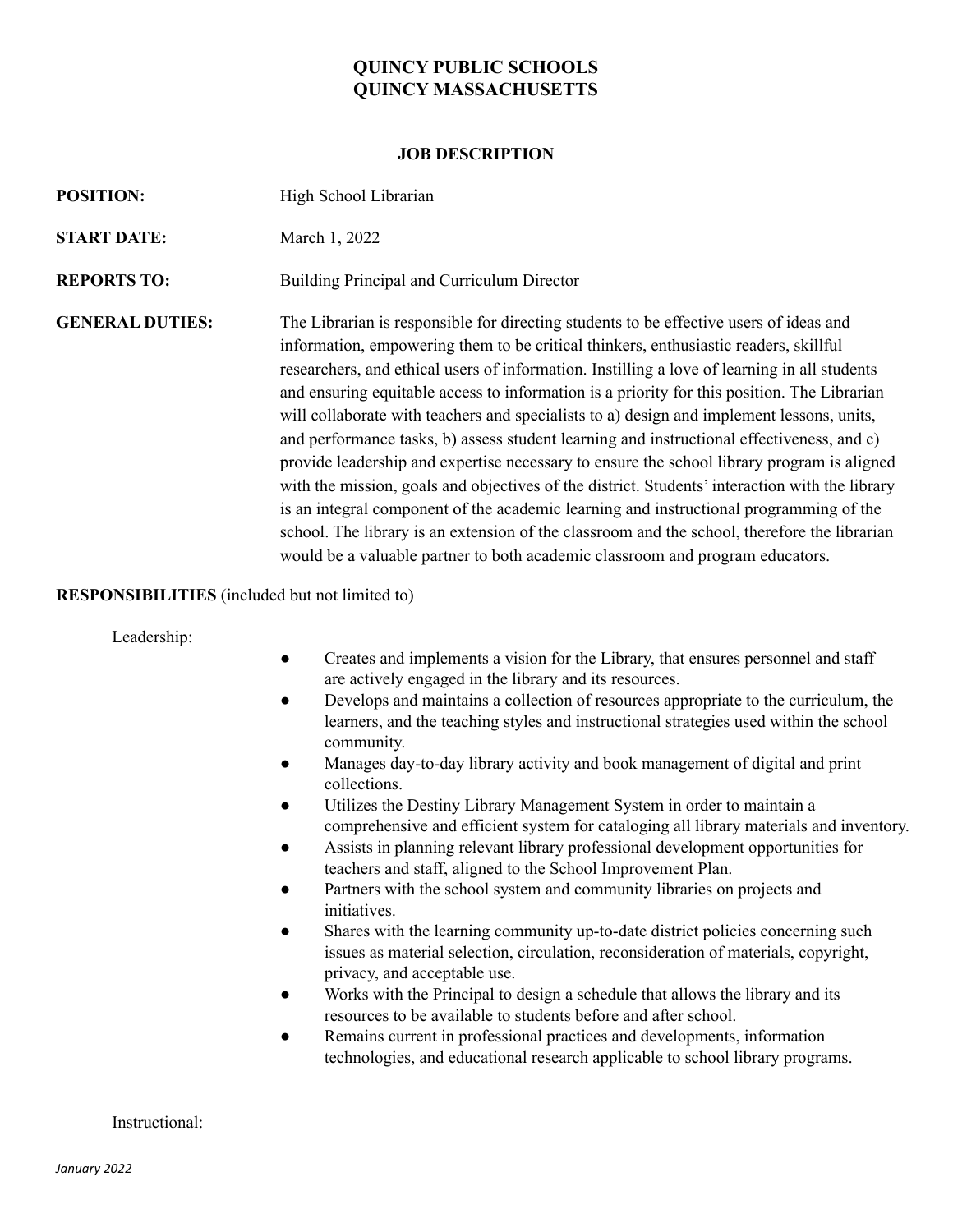# **QUINCY PUBLIC SCHOOLS QUINCY MASSACHUSETTS**

- Plans and delivers high quality, culturally responsive lessons aligned to the CCRS, ISTE, and AASL Standards, through direct instruction and collaboration.
- Participates in the curriculum development process to ensure that the curriculum includes the full range of literacy skills (information, media, visual, digital, and technology literacy) necessary to meet content standards and to develop lifelong learners.
- Designs the library space to support and encourage collaboration and inquiry among students.
- Responsive to students' interests and needs in order to support independent learning.
- Works as part of a district team to evaluate and integrate library/media resources with grade level curriculum content.
- Evaluates, selects, and orders new library materials, including audio-visual materials, digital text, hardware, and software.
- Collaborates with teachers and students to design engaging inquiry learning experiences and assessments that incorporate multiple literacies (including information literacy) and foster critical thinking.
- Meets the developmental learning needs of high school learners.
- Assists teachers in the research and selection of novels and other instructional materials to use in the classroom.
- Establishes library procedures and maintains behavioral standards for patrons.
- Develops, promotes and schedules library programs, routines, and group usage;
- Works with administration to procure relevant materials necessary to maintain a current collection and to assist in the preparation of summer reading lists.
- Remains current with professional learning and developments in library sciences, technology and instruction.
- Performs other duties as directed by the Principal, Curriculum Director or their designee.

## **QUALIFICATIONS:**

- 1. Hold or be eligible for a Massachusetts Department of Elementary and Secondary Education Library License, required.
- 2. A graduate degree in school library science, instructional technology or related field, preferred.
- 3. Successful experience as a school librarian and/or information technology specialist, preferably at the secondary school level, preferred.
- 4. Strong written and verbal communication skills.
- 5. Demonstrated ability to perform the responsibilities below as evidenced by course work, educational experience and/or system-wide professional activities, and the interview process.

**Salary**: Based on QEA Unit A Salary Schedule

## **Application Process**:

Please send or email a letter of interest and resume addressed to:

Ms. Allison Cox, Director of Human Resources and Educator Development

34 Coddington Street

Quincy, MA 02169 email: application@quincypublicschools.com